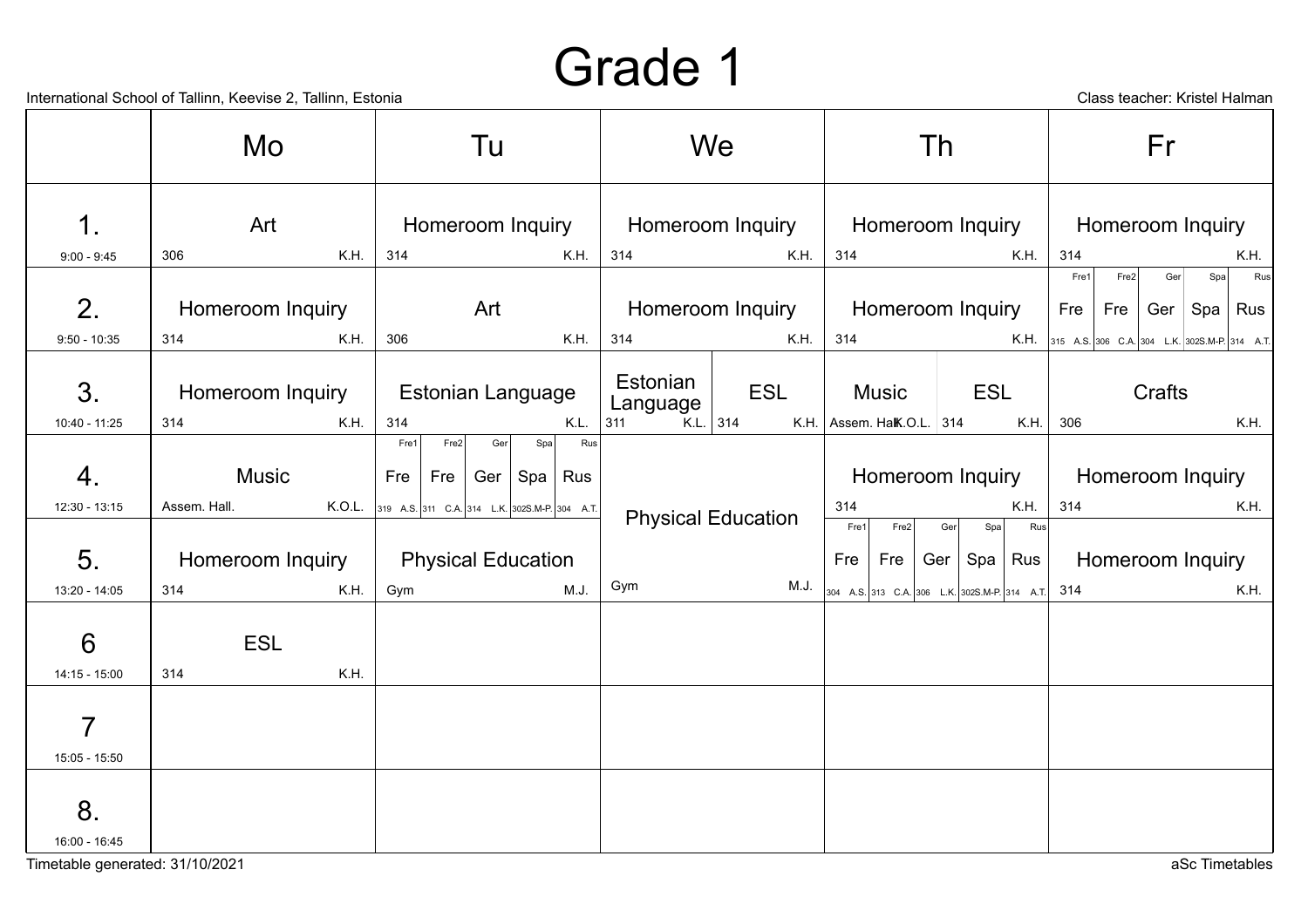Timetable generated: 31/10/2021 aSc Timetables

|                                  | International School of Tallinn, Keevise 2, Tallinn, Estonia |                                                                           |                                    |                                                           | Class teacher: Lisa Parker                    |
|----------------------------------|--------------------------------------------------------------|---------------------------------------------------------------------------|------------------------------------|-----------------------------------------------------------|-----------------------------------------------|
|                                  | Mo                                                           | Tu                                                                        | We                                 | Th                                                        | Fr                                            |
| $\mathbf 1$ .                    | Homeroom Inquiry                                             | Homeroom Inquiry                                                          | Art                                | Homeroom Inquiry                                          | Homeroom Inquiry                              |
| $9:00 - 9:45$                    | L.P.<br>304                                                  | L.P.<br>304                                                               | 306<br>L.B.                        | L.P.<br>304                                               | 304<br>L.P.                                   |
|                                  |                                                              |                                                                           |                                    |                                                           | Fre1<br>Fre2<br>Rus<br>Ger<br>Spa             |
| 2.                               | Homeroom Inquiry                                             | Homeroom Inquiry                                                          | Homeroom Inquiry                   | <b>Music</b>                                              | Fre<br>Spa   Rus<br>Fre<br>Ger                |
| $9:50 - 10:35$                   | L.P.<br>304                                                  | L.P.<br>304                                                               | 304<br>L.P.                        | Assem. Hall.<br>K.O.L.                                    | 315 A.S. 306 C.A. 304 L.K. 302S.M-P. 314 A.T. |
| 3.                               | <b>Estonian Language</b>                                     | Art                                                                       | Homeroo<br><b>ESL</b><br>m Inquiry | Physical<br><b>ESL</b><br>Education                       | <b>Music</b>                                  |
| 10:40 - 11:25                    | 304<br>K.A.                                                  | L.B.<br>306                                                               | L.P. 314<br>304<br>K.H.            | $K.E.$ 314<br>K.H.<br>Gym                                 | K.O.L.<br>Assem. Hall.                        |
| 4.                               |                                                              | Fre2 <br>Fre1<br>Ger<br>Spa<br>Rus<br>Ger $ $<br>Fre<br>Fre<br>Spa<br>Rus | <b>Estonian Language</b>           | Homeroom Inquiry                                          | Homeroom Inquiry                              |
| 12:30 - 13:15                    | <b>Physical Education</b>                                    | 319 A.S. 311 C.A. 314 L.K. 302S.M-P. 304 A.T.                             | 304<br>K.A.                        | I.K.<br>304<br>Rus<br>Fre1<br>Fre2<br>Ger<br>Spa          | 304<br>I.K.                                   |
| 5.                               |                                                              | Crafts                                                                    | Homeroom Inquiry                   | Fre<br>Fre<br>Ger<br>Spa<br>Rus                           | Homeroom Inquiry                              |
| 13:20 - 14:05                    | K.E.<br>Gym                                                  | 306<br>L.B.                                                               | 304                                | <b>I.K.</b> 304 A.S. 313 C.A. 306 L.K. 302S.M-P. 314 A.T. | 304<br>I.K.                                   |
| $6\phantom{1}6$<br>14:15 - 15:00 | <b>ESL</b><br>K.H.<br>314                                    |                                                                           |                                    |                                                           |                                               |
| $\overline{7}$<br>15:05 - 15:50  |                                                              |                                                                           |                                    |                                                           |                                               |
| 8.<br>16:00 - 16:45              |                                                              |                                                                           |                                    |                                                           |                                               |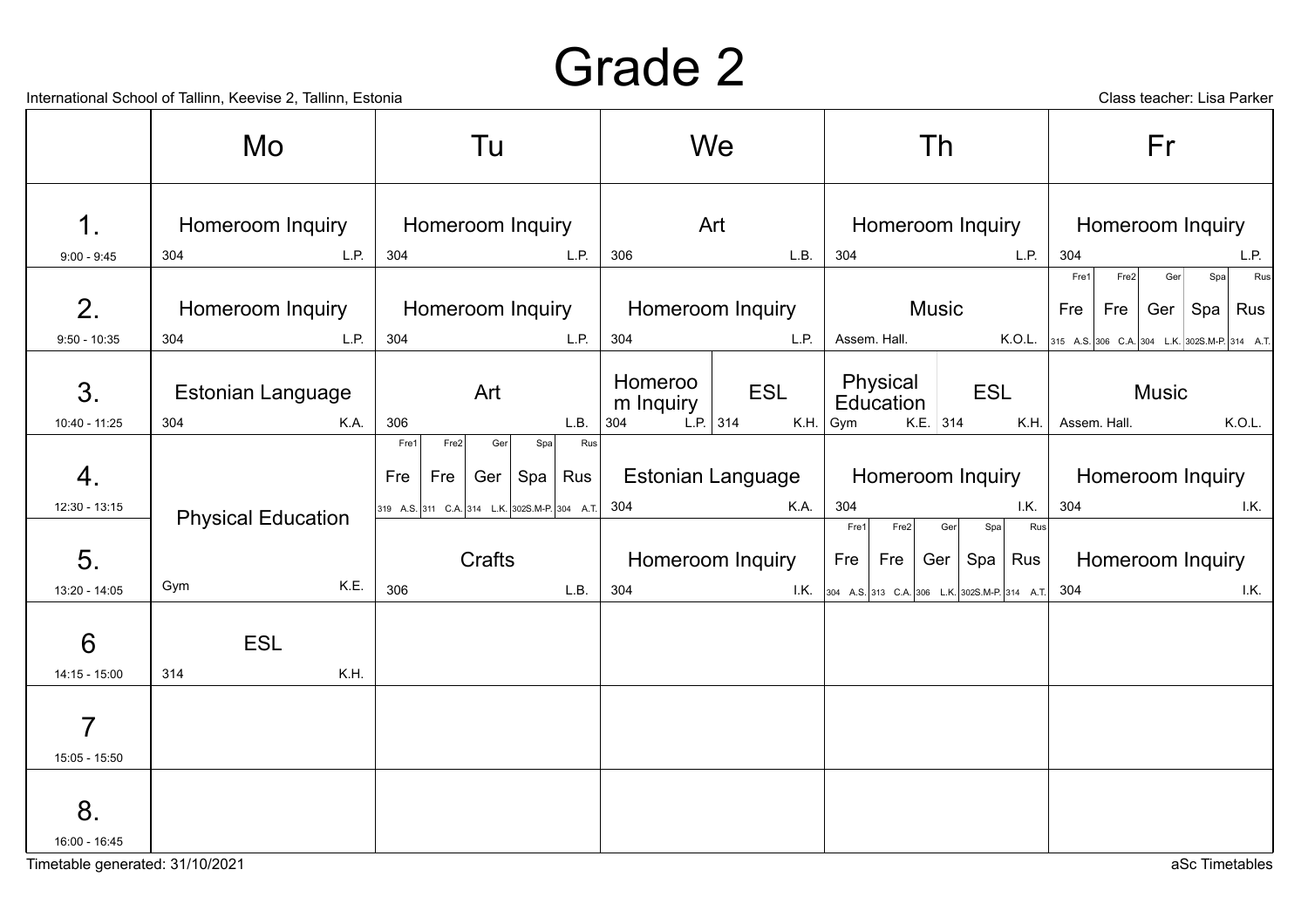International School of Tallinn, Keevise 2, Tallinn, Estonia Class teacher: Sonia Martinez-Parra

|                                 | Mo               |        |             |               | Tu                        |     |                                               |                  |                      | We           |                          |             |                      | Th                       |                                                               |                  |                                                             |                  | Fr                        |     |                                    |
|---------------------------------|------------------|--------|-------------|---------------|---------------------------|-----|-----------------------------------------------|------------------|----------------------|--------------|--------------------------|-------------|----------------------|--------------------------|---------------------------------------------------------------|------------------|-------------------------------------------------------------|------------------|---------------------------|-----|------------------------------------|
| $\mathbf 1$ .                   | Homeroom Inquiry |        |             | Art           |                           |     |                                               | Homeroom Inquiry |                      |              |                          |             |                      | <b>Estonian Language</b> |                                                               |                  |                                                             | Homeroom Inquiry |                           |     |                                    |
| $9:00 - 9:45$                   | 302              | S.M-P. | 306         |               |                           |     | I.P.                                          | 302              |                      |              | S.M-P.                   | 302         |                      |                          |                                                               | K.L.             | 302                                                         |                  |                           |     | S.M-P.                             |
| 2.                              | Music            |        |             |               | Homeroom Inquiry          |     |                                               |                  |                      | <b>Music</b> |                          |             |                      |                          | Homeroom Inquiry                                              |                  | Fre1<br>Fre                                                 | Fre2<br>$Fre$    | Ger                       | Spa | Rus<br>Ger $\vert$ Spa $\vert$ Rus |
| $9:50 - 10:35$                  | Assem. Hall.     | K.O.L. | 302         |               |                           |     | S.M-P.                                        | 302              |                      |              | K.O.L.                   | 302         |                      |                          |                                                               |                  | <b>S.M-P.</b> 315 A.S. 306 C.A. 304 L.K. 302S.M-P. 314 A.T. |                  |                           |     |                                    |
| 3.                              | Homeroom Inquiry |        |             |               | <b>Physical Education</b> |     |                                               |                  | Homeroo<br>m Inquiry |              | <b>ESL</b>               |             | Homeroo<br>m Inquiry |                          | <b>ESL</b>                                                    |                  |                                                             |                  | Homeroom Inquiry          |     |                                    |
| 10:40 - 11:25                   | 302              | S.M-P. | Gym<br>Fre1 | Fre2          | Ger                       | Spa | M.J.<br>Rus                                   | 302              | $S.M-P.$ 314         |              |                          | K.H. 302    |                      | S.M-P. $314$             |                                                               | K.H.             | 302                                                         |                  |                           |     | S.M-P.                             |
| 4.                              | Homeroom Inquiry |        |             | Fre   Fre $ $ |                           |     | Ger $\vert$ Spa $\vert$ Rus                   |                  |                      |              | <b>Estonian Language</b> |             |                      | Art                      |                                                               |                  |                                                             |                  |                           |     |                                    |
| 12:30 - 13:15                   | 302              | S.M-P. |             |               |                           |     | 319 A.S. 311 C.A. 314 L.K. 302S.M-P. 304 A.T. | 302              |                      |              | K.L.                     | 306         |                      |                          |                                                               | I.P.             |                                                             |                  | <b>Physical Education</b> |     |                                    |
| 5.                              | Crafts<br>306    | LP.    |             |               | Homeroom Inquiry          |     | <b>S.M-P.</b>                                 | 302              |                      |              | Homeroom Inquiry         | Fre1<br>Fre | Fre2<br>Fre          | Ger                      | Ger<br>Spa                                                    | Rus<br>Spa   Rus | Gym                                                         |                  |                           |     | M.J.                               |
| 13:20 - 14:05                   |                  |        | 302         |               |                           |     |                                               |                  |                      |              |                          |             |                      |                          | <b>S.M-P.</b> $304$ A.S. 313 C.A. 306 L.K. 302S.M-P. 314 A.T. |                  |                                                             |                  |                           |     |                                    |
| $6\phantom{1}6$                 | <b>ESL</b>       |        |             |               |                           |     |                                               |                  |                      |              |                          |             |                      |                          |                                                               |                  |                                                             |                  |                           |     |                                    |
| $14:15 - 15:00$                 | 314              | K.H.   |             |               |                           |     |                                               |                  |                      |              |                          |             |                      |                          |                                                               |                  |                                                             |                  |                           |     |                                    |
| $\overline{7}$<br>15:05 - 15:50 |                  |        |             |               |                           |     |                                               |                  |                      |              |                          |             |                      |                          |                                                               |                  |                                                             |                  |                           |     |                                    |
| 8.<br>16:00 - 16:45             |                  |        |             |               |                           |     |                                               |                  |                      |              |                          |             |                      |                          |                                                               |                  |                                                             |                  |                           |     |                                    |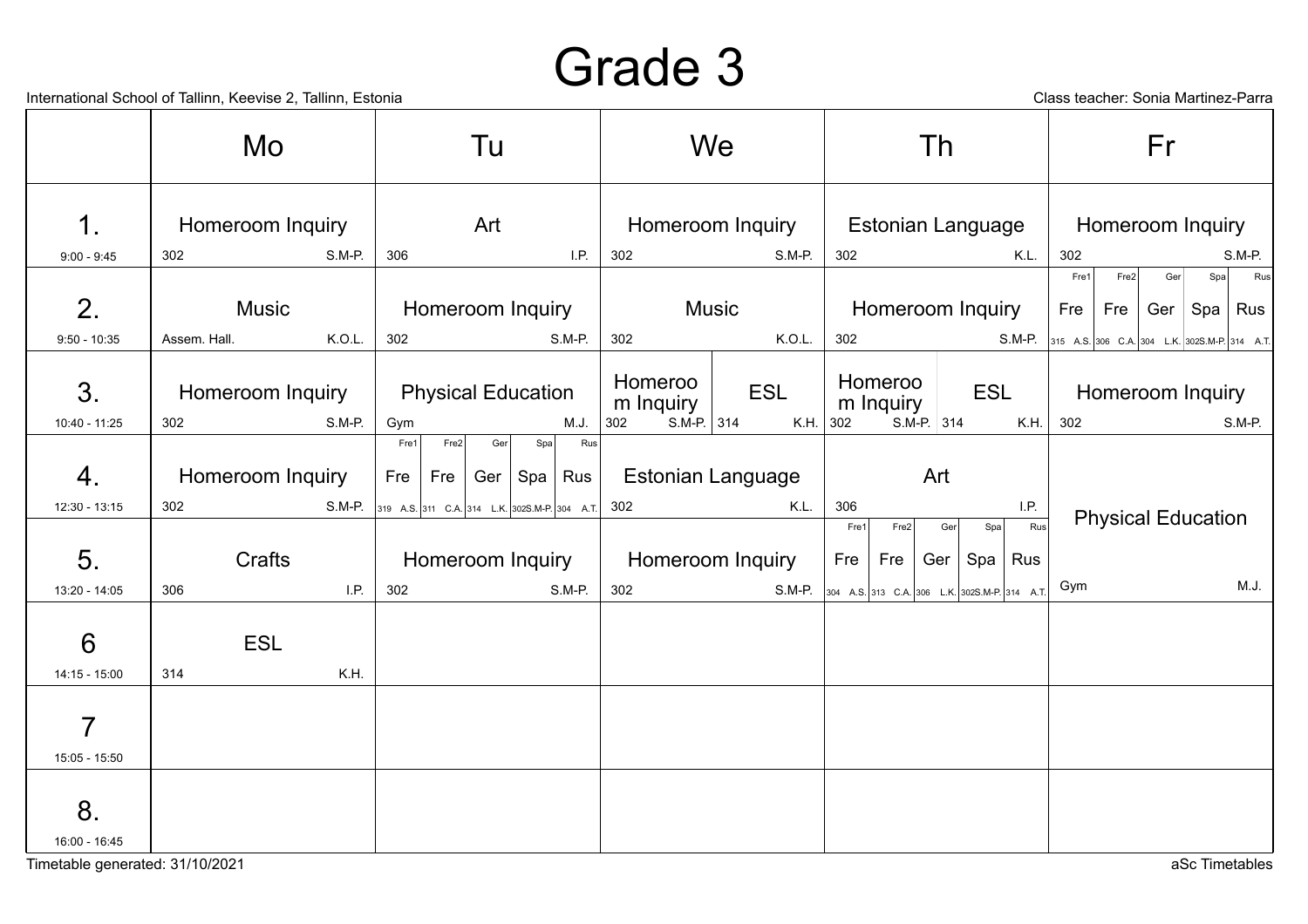|                                      | International School of Tallinn, Keevise 2, Tallinn, Estonia                                    |                                                                                                 |                                                                                                 |                                                                               | Class teacher: Iryna Kozii               |  |
|--------------------------------------|-------------------------------------------------------------------------------------------------|-------------------------------------------------------------------------------------------------|-------------------------------------------------------------------------------------------------|-------------------------------------------------------------------------------|------------------------------------------|--|
|                                      | Mo                                                                                              | Tu                                                                                              | We                                                                                              | Th                                                                            | Fr                                       |  |
| 1.                                   | Homeroom Inquiry<br>I.K.<br>311                                                                 | Homeroom Inquiry<br>311<br>I.K.                                                                 | Homeroom Inquiry<br>311<br>1.K.                                                                 | Music<br>Assem. Hall.<br>K.O.L.                                               | <b>Physical Education</b><br>Gym<br>M.J. |  |
| $9:00 - 9:45$<br>2.                  | Homeroom Inquiry                                                                                | Homeroom Inquiry                                                                                |                                                                                                 | Homeroom Inquiry                                                              | Homeroom Inquiry                         |  |
| $9:50 - 10:35$                       | 1K<br>311                                                                                       | 311<br>I.K.<br>Rus<br>Fre1<br>Fre2<br>Spa<br>Ger                                                | <b>Physical Education</b>                                                                       | I.K.<br>311                                                                   | 311<br>I.K.                              |  |
| 3.                                   | <b>Music</b>                                                                                    | Fre<br>Fre<br>Spa   Rus<br>Ger                                                                  | M.J.<br>Gym                                                                                     | Homeroom Inquiry<br>311                                                       | Homeroom Inquiry<br>311                  |  |
| 10:40 - 11:25<br>4.                  | Assem. Hall.<br>K.O.L.<br>Homeroom Inquiry                                                      | 319 A.S. 311 C.A. 304 L.K. 302S.M-P. 315 A.T.<br>Crafts                                         | Homeroo<br><b>ESL</b><br>m Inquiry                                                              | 1. K.<br>Rus<br>Fre1<br>Fre2<br>Ger<br>Spa<br>Fre<br>Fre<br>Ger<br>Spa<br>Rus | 1.K.<br>Crafts                           |  |
| $12:30 - 13:15$                      | 311<br>I.K.<br>Fre2<br>Rus<br>Ger                                                               | 306<br>I.P.                                                                                     | $\overline{K}$ 306<br>311                                                                       | J.M. 311 A.S. 313 C.A. Hall. L.K. 302S.M-P. 315 A.T.                          | 306<br>I.P.                              |  |
| 5.<br>13:20 - 14:05                  | Fre1<br>Spa<br>Spa   Rus<br>Fre<br>Ger<br>Fre<br>304 A.S. 311 C.A. Lib. L.K. 302S.M-P. 315 A.T. | Homeroom Inquiry<br>I.K.<br>311                                                                 | Group 1<br>Group 2<br>Estonian<br>Estonian<br>Language<br>Language<br>311<br>K.A. $306$<br>K.L. | Homeroom Inquiry<br>311<br>1. K.                                              | Art<br>306<br>I.P.                       |  |
| 6<br>14:15 - 15:00                   | <b>ESL</b><br>302<br>J.M.                                                                       | Group 1<br>Group 2<br>Estonian<br>Estonian<br>Language<br>Language<br>311<br>K.A. $302$<br>K.L. | Homeroom Inquiry<br>311<br>I.K.                                                                 | <b>ESL</b><br>302<br>J.M.                                                     |                                          |  |
| 7                                    |                                                                                                 |                                                                                                 |                                                                                                 |                                                                               |                                          |  |
| 15:05 - 15:50<br>8.<br>16:00 - 16:45 |                                                                                                 |                                                                                                 |                                                                                                 |                                                                               |                                          |  |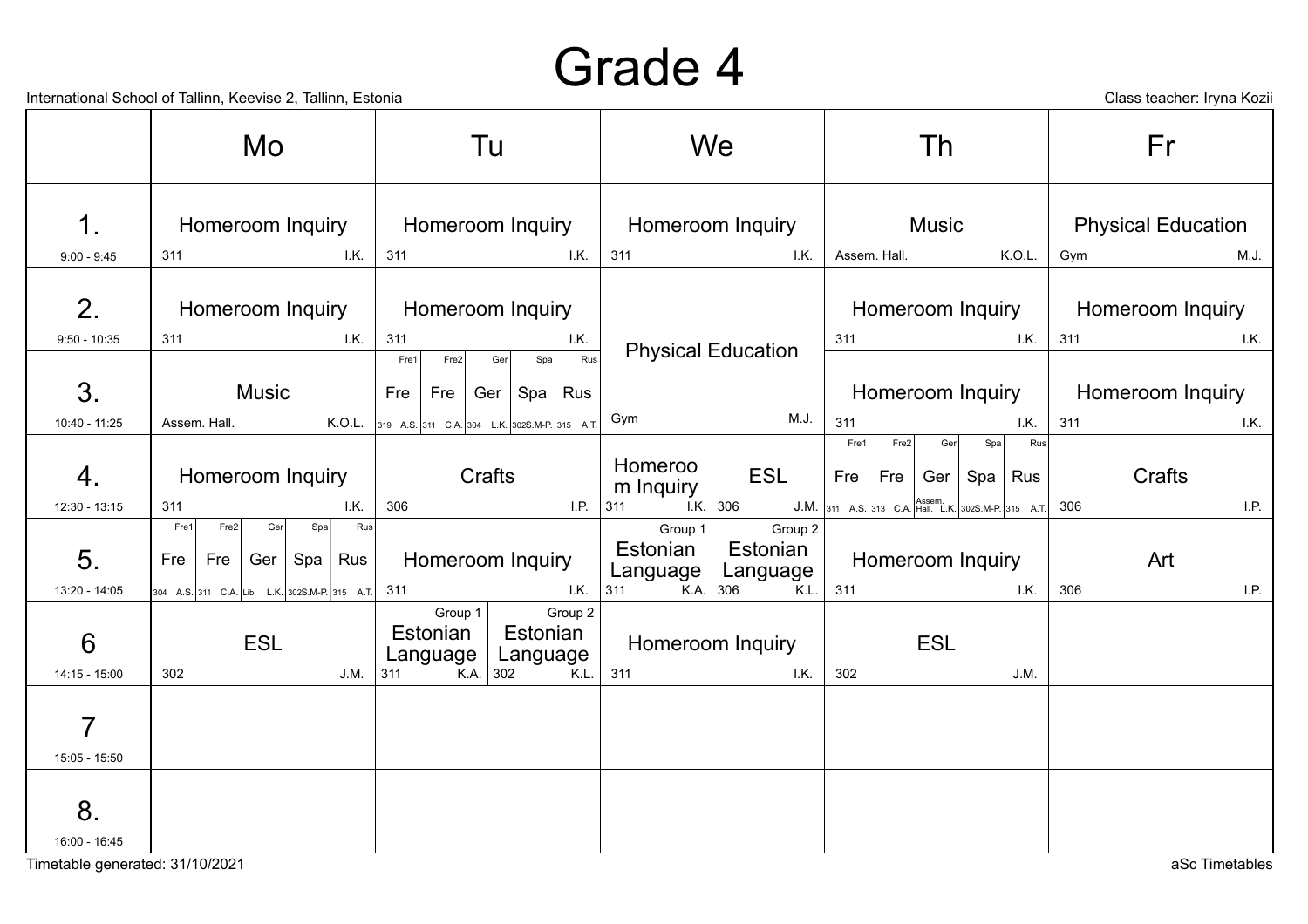International School of Tallinn, Keevise 2, Tallinn, Estonia Class teacher: Kaitie Eifert

|                                    | Mo                                                               | Tu                                                                                | We                                       | Th                                                               | Fr                      |
|------------------------------------|------------------------------------------------------------------|-----------------------------------------------------------------------------------|------------------------------------------|------------------------------------------------------------------|-------------------------|
| 1.                                 | Homeroom Inquiry                                                 | Art                                                                               | <b>Homeroom Inquiry</b>                  |                                                                  | Crafts                  |
| $9:00 - 9:45$                      | K.E.<br>315                                                      | 315<br>L.B.                                                                       | 315<br>K.E.                              | <b>Physical Education</b>                                        | 315<br>L.B.             |
| 2.                                 | Homeroom Inquiry                                                 | <b>Homeroom Inquiry</b>                                                           | Crafts                                   |                                                                  | <b>Music</b>            |
| $9:50 - 10:35$                     | K.E.<br>315                                                      | 315<br>K.E.                                                                       | L.B.<br>306                              | Gym<br>K.E.                                                      | Assem. Hall.<br>K.O.L.  |
| 3.                                 | Homeroom Inquiry                                                 | Rus<br>Fre1<br>Fre2<br>Ger<br>Spa<br>Fre   Fre $ $<br>Ger $\vert$ Spa $\vert$ Rus | <b>Music</b>                             | Estonian Language                                                | Homeroom Inquiry        |
| 10:40 - 11:25                      | 315                                                              | <b>K.E.</b> 319 A.S. 311 C.A. 304 L.K. 302S.M-P. 315 A.T. 315                     | K.O.L.                                   | <b>K.A.</b><br>315                                               | 315<br>K.E.             |
| 4.                                 | Estonian Language                                                | Homeroom Inquiry                                                                  | Homeroo<br><b>ESL</b><br>m Inquiry       | Fre1<br>Fre2<br>Spa<br>Rus<br>Ger<br>Fre   Fre   Ger   Spa   Rus | Homeroom Inquiry        |
| $12:30 - 13:15$                    | 304<br>K.A.                                                      | 315<br>K.E.                                                                       | $K.E.$ 306<br>315                        | J.M. 311 A.S. 313 C.A. Hall. L.K. 302S.M-P. 315 A.T. 315         | K.E.                    |
| 5.                                 | Rus<br>Fre1<br>Fre2<br>Ger<br>Spa<br>Fre   Fre   Ger   Spa   Rus | Homeroom Inquiry                                                                  |                                          | Homeroom Inquiry   Homeroom Inquiry                              | <b>Homeroom Inquiry</b> |
| 13:20 - 14:05                      | 304 A.S. 311 C.A. Lib. L.K. 302S.M-P. 315 A.T. 315               | K.E.                                                                              | 315<br>K.E.                              | 315<br>K.E.                                                      | 315<br>K.E.             |
| $6\phantom{1}6$<br>$14:15 - 15:00$ | <b>ESL</b><br>302<br>J.M.                                        | <b>Homeroom Inquiry</b><br>K.E.<br>315                                            | <b>Physical Education</b><br>315<br>K.E. | Homeroo<br><b>ESL</b><br>m Inquiry<br>K.E. 302<br>315<br>J.M.    |                         |
| $\overline{7}$<br>$15:05 - 15:50$  |                                                                  |                                                                                   |                                          |                                                                  |                         |
| 8.<br>16:00 - 16:45                |                                                                  |                                                                                   |                                          |                                                                  |                         |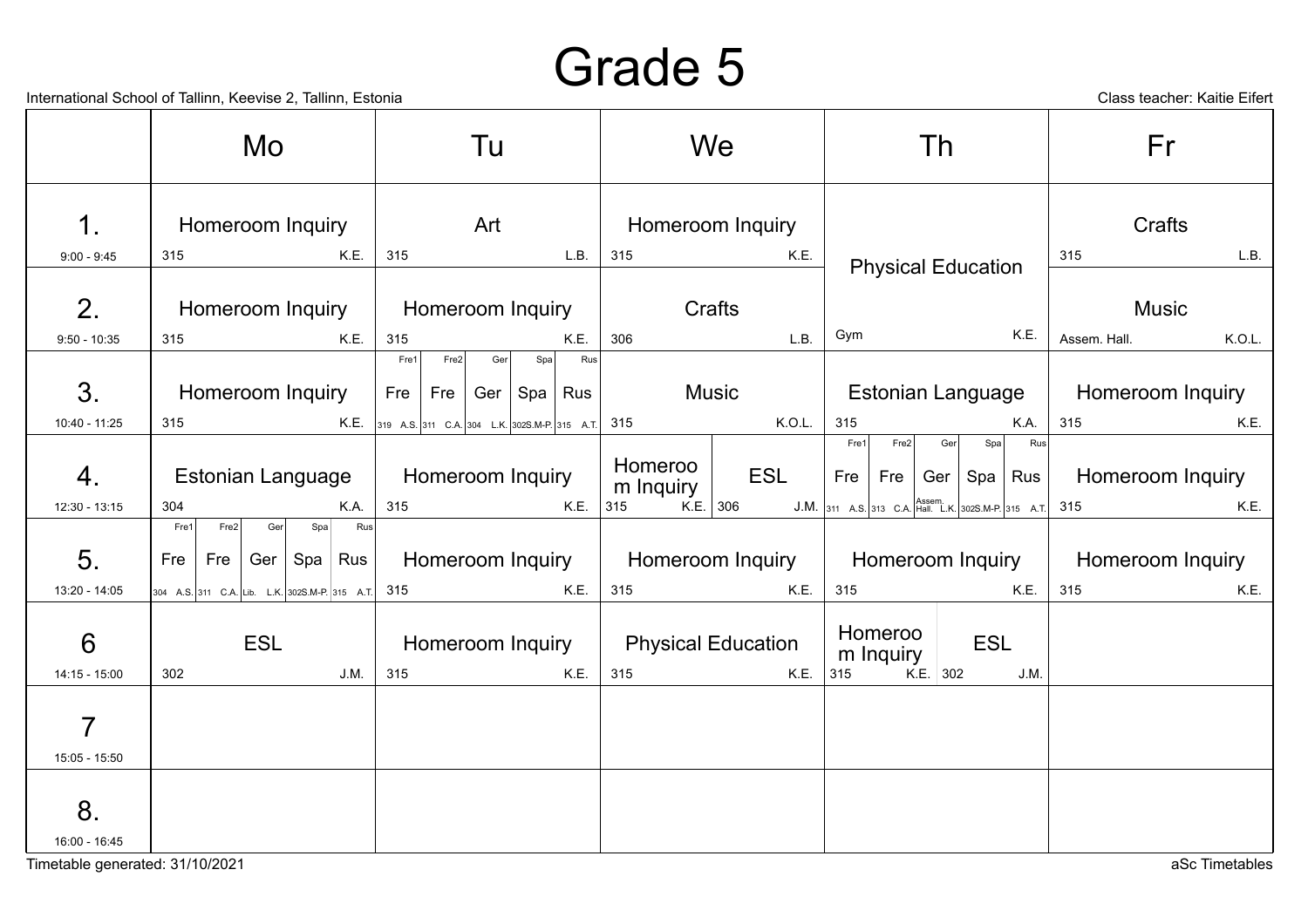International School of Tallinn, Keevise 2, Tallinn, Estonia Class teacher: Krista Arro

|                                   | Mo                                                     |                   | Tu                                               |          |                               | We                                                |                          | Th                                       |                   |     | Fr                                                                                    |             |  |
|-----------------------------------|--------------------------------------------------------|-------------------|--------------------------------------------------|----------|-------------------------------|---------------------------------------------------|--------------------------|------------------------------------------|-------------------|-----|---------------------------------------------------------------------------------------|-------------|--|
| 1.<br>$9:00 - 9:45$               | Individuals and<br>Societies<br>313                    | T.S.              | Individuals and<br>Societies<br>313              | T.S.     | 313                           | Individuals and<br>Societies<br>T.S.              | 306                      | Art                                      |                   |     | Ger<br>Fre<br><b>Rus</b><br>Ger<br>Fre<br>Assem.<br>I.P. 311 A.S. Hall. L.K. 317 A.T. |             |  |
| 2 <sub>1</sub><br>$9:50 - 10:35$  | <b>Mathematics</b><br>313                              | M.G.              | <b>Music</b><br>Assem. Hall.                     | $I.R-H.$ | Mathemati<br><b>CS</b><br>313 | <b>ESL</b><br>$M.G.$ 315                          | Fre<br>Fre<br>$J.M.$ 304 | Ger<br>Ger<br>A.S. 306 L.K. 317 A.T. 313 | Rus<br><b>Rus</b> |     | <b>Computer Science</b>                                                               | M.N.        |  |
| 3.                                | English Language<br>and Literature                     |                   | <b>Mathematics</b>                               |          |                               | Estonian Language                                 |                          | <b>Mathematics</b>                       |                   |     | <b>Mathematics</b>                                                                    |             |  |
| 10:40 - 11:25<br>4.               | 313<br>Design                                          | A.S.              | 313<br><b>Estonian Language</b>                  | M.G.     | 313                           | K.A.<br><b>English Language</b><br>and Literature | 313                      |                                          | M.G.              | 313 | English Language<br>and Literature                                                    | M.G.        |  |
| $12:30 - 13:15$<br>5.             | 313<br><b>Natural Science</b>                          | M.N.              | 313<br>Design                                    | K.A.     | 313                           | A.S.<br><b>Natural Science</b>                    |                          | <b>Physical Education</b>                |                   | 313 | <b>Natural Science</b>                                                                | A.S.        |  |
| $13:20 - 14:05$                   | 313                                                    | <b>H.K.</b>       | 313                                              | M.N.     | 313                           | H.K.                                              | Gym                      |                                          | M.J.              | 313 |                                                                                       | <b>H.K.</b> |  |
| 6<br>14:15 - 15:00                | Fre<br>Ger<br>Fre<br>Ger<br>315 A.S. 313 L.K. 317 A.T. | Rus<br><b>Rus</b> | <b>English Language</b><br>and Literature<br>313 | A.S.     | Gym                           | <b>Physical Education</b><br>M.J.                 | 313                      | English Language<br>and Literature       | A.S.              |     |                                                                                       |             |  |
| $\overline{7}$<br>$15:05 - 15:50$ |                                                        |                   | <b>ESL</b><br>315                                | J.M.     |                               |                                                   | 315                      | <b>ESL</b>                               | J.M.              |     |                                                                                       |             |  |
| 8.<br>16:00 - 16:45               |                                                        |                   |                                                  |          |                               |                                                   |                          |                                          |                   |     |                                                                                       |             |  |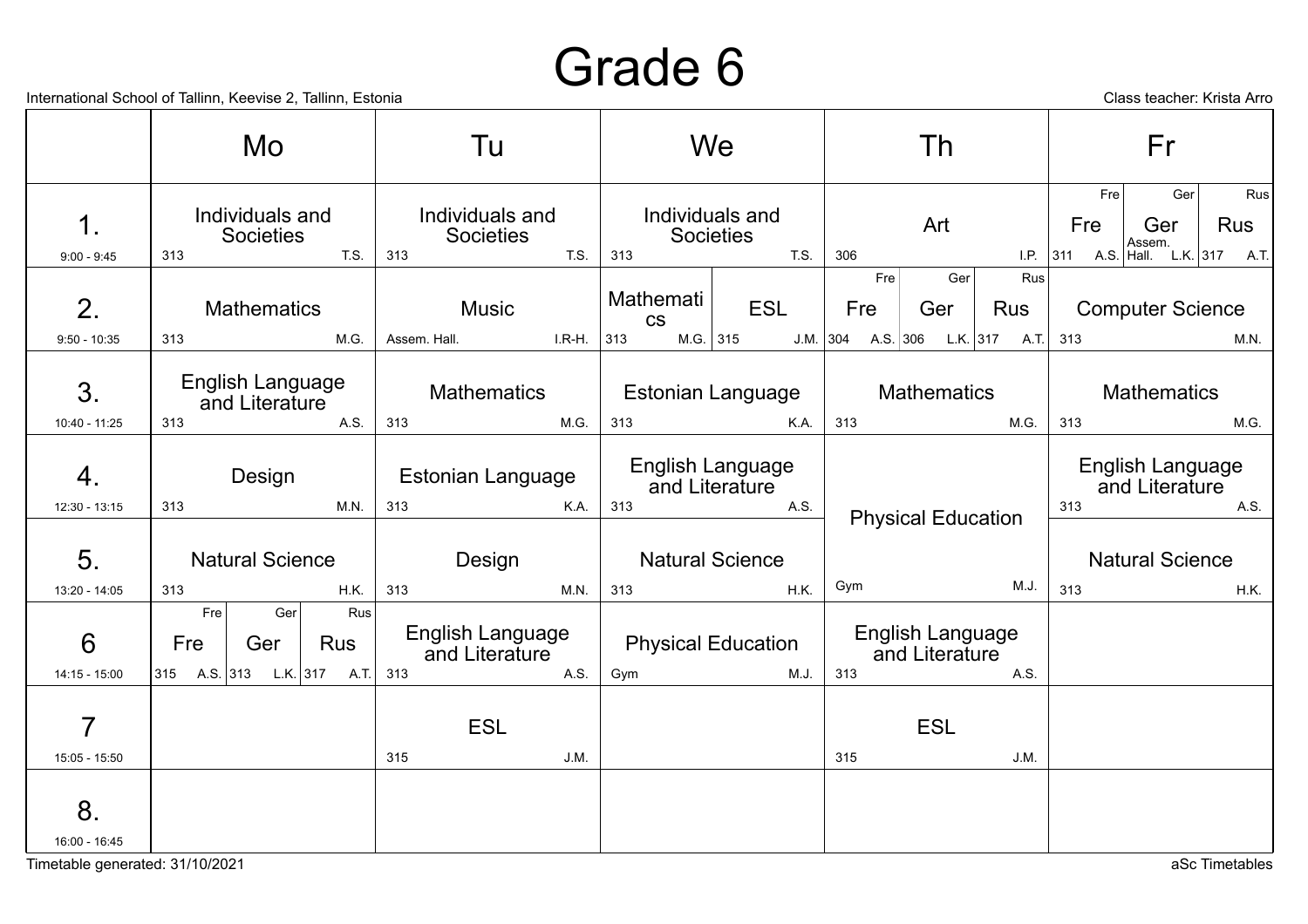Timetable generated: 31/10/2021 and the state of the state of the state of the state of the state of the state of the state of the state of the state of the state of the state of the state of the state of the state of the

|                                        |                                          | Mo                                                                       |                                               | Tu                                                            |                                                  | We                                                 |            | Th                                                                 |                         | Fr                                                                             |
|----------------------------------------|------------------------------------------|--------------------------------------------------------------------------|-----------------------------------------------|---------------------------------------------------------------|--------------------------------------------------|----------------------------------------------------|------------|--------------------------------------------------------------------|-------------------------|--------------------------------------------------------------------------------|
| 1.<br>$9:00 - 9:45$                    | 317                                      | <b>Mathematics</b><br>H.K.                                               | <b>Music</b><br>Assem. Hall.                  | $I.R-H.$                                                      | 317                                              | <b>Natural Science</b><br>A.E.                     | 317        | English Language<br>and Literature                                 | Fre <sub>1</sub><br>Fre | Ger<br>Rus<br><b>Rus</b><br>Ger<br>Assem.<br>A.S. 311 A.S. Hall. L.K. 317 A.T. |
| 2.<br>$9:50 - 10:35$                   | Group $1$<br>Estonian<br>Language<br>319 | Group 2<br>Estonian<br>Language<br>$K.A.$ 317<br>K.L.                    | 317                                           | Design<br>M.N.                                                | <b>Individuals</b><br>and<br>$35$ Ocieties $315$ | <b>ESL</b>                                         | Fre<br>Fre | Rus<br>Ger<br>Ger<br><b>Rus</b><br>J.M. 304 A.S. 306 L.K. 317 A.T. |                         | <b>Physical Education</b>                                                      |
| 3.<br>10:40 - 11:25                    | 317                                      | <b>Natural Science</b><br>A.E.                                           | <b>Mathematics</b><br>317                     | H.K.                                                          | 317                                              | Individuals and<br>Societies<br>T.S.               | 317        | Individuals and<br>Societies<br>T.S.                               | Gym                     | M.J.                                                                           |
| 4.                                     |                                          | English Language<br>English Language<br>and Literature<br>and Literature |                                               |                                                               |                                                  | <b>Computer Science</b>                            |            | <b>Mathematics</b>                                                 |                         | <b>Mathematics</b>                                                             |
| $12:30 - 13:15$<br>5.<br>13:20 - 14:05 | 317<br>317                               | A.S.<br>Design<br>M.N.                                                   | 317<br>Group 1<br>Estonian<br>Language<br>319 | A.S.<br>Group 2<br>Estonian<br>Language<br>$K.A.$ 317<br>K.L. | 317<br>317                                       | M.N.<br>English Language<br>and Literature<br>A.S. | 317<br>317 | H.K.<br><b>Natural Science</b><br>A.E.                             | 317<br>317              | <b>H.K.</b><br><b>English Language</b><br>and Literature<br>A.S.               |
| 6                                      | Fre <sub>1</sub><br>Fre                  | Rus<br>Ger<br><b>Rus</b><br>Ger                                          |                                               | Art                                                           |                                                  | <b>Mathematics</b>                                 |            | Individuals and<br><b>Societies</b>                                |                         | <b>Natural Science</b>                                                         |
| 14:15 - 15:00                          | $ 315 \tA.S. 313 \tL.K. 317 \tA.T. $     |                                                                          | 306                                           | I.P.                                                          | 317                                              | H.K.                                               | 317        | T.S.                                                               | 317                     | A.E.                                                                           |
| $\overline{7}$<br>$15:05 - 15:50$      |                                          |                                                                          | <b>ESL</b><br>315                             | J.M.                                                          |                                                  |                                                    | 315        | <b>ESL</b><br>J.M.                                                 |                         |                                                                                |
| 8.<br>16:00 - 16:45                    |                                          |                                                                          |                                               |                                                               |                                                  |                                                    |            |                                                                    |                         |                                                                                |

International School of Tallinn, Keevise 2, Tallinn, Estonia Class teacher: Abraham Eifert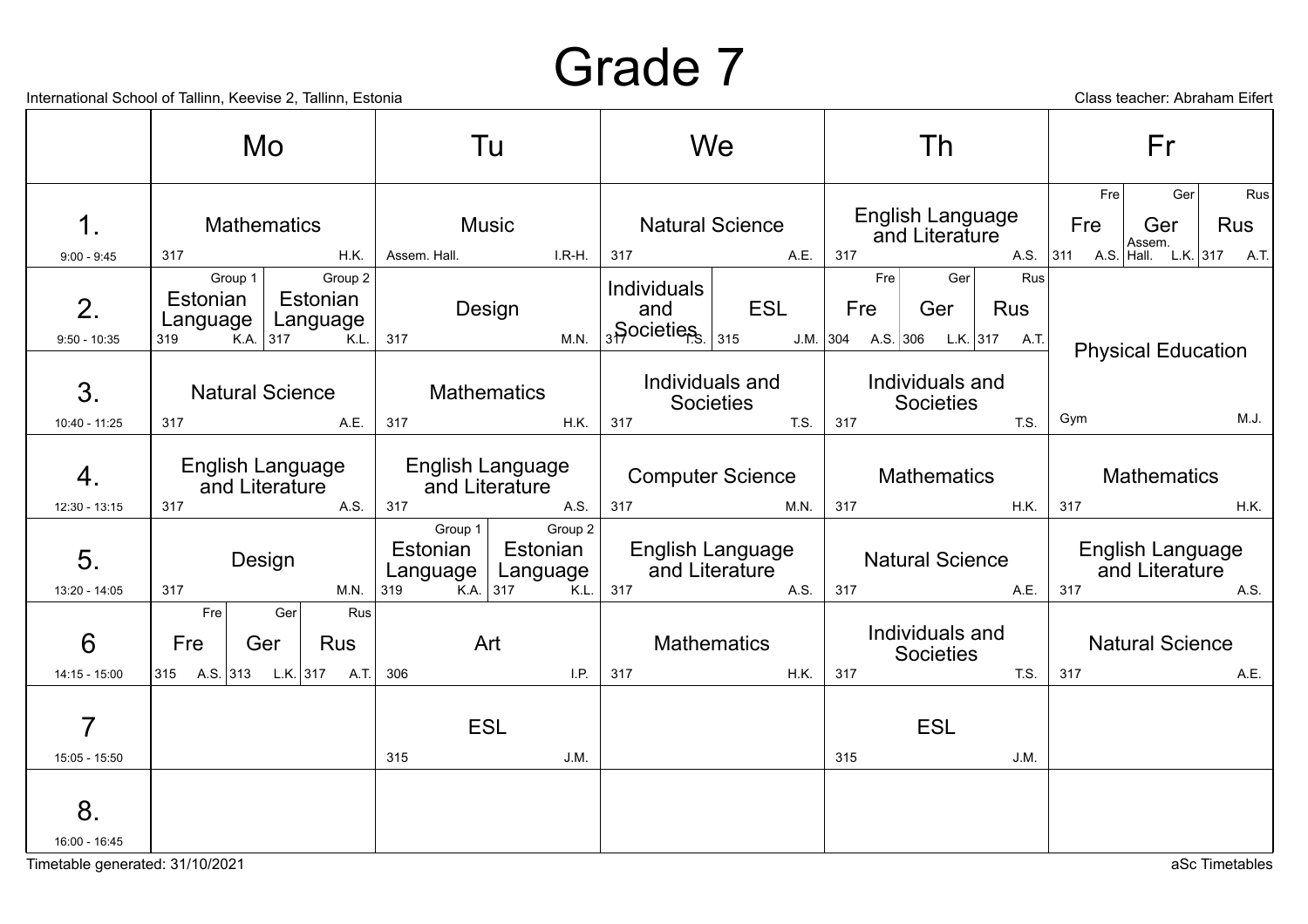International School of Tallinn, Keevise 2, Tallinn, Estonia Class teacher: Helmi Kreinin

|                      |                                           | Mo                 |                                         |                                                                                                                                                                                                      | Tu                                                    |      |                                                               | We                                                                              |                                                          |     | Th                                   |                    |      | Fr          |                                    |                                                           |
|----------------------|-------------------------------------------|--------------------|-----------------------------------------|------------------------------------------------------------------------------------------------------------------------------------------------------------------------------------------------------|-------------------------------------------------------|------|---------------------------------------------------------------|---------------------------------------------------------------------------------|----------------------------------------------------------|-----|--------------------------------------|--------------------|------|-------------|------------------------------------|-----------------------------------------------------------|
| 1.                   |                                           | <b>Mathematics</b> |                                         |                                                                                                                                                                                                      |                                                       |      |                                                               | <b>Mathematics</b>                                                              |                                                          |     | <b>Mathematics</b>                   |                    |      |             | <b>Mathematics</b>                 |                                                           |
| $9:00 - 9:45$        | 319                                       |                    | M.G.                                    |                                                                                                                                                                                                      |                                                       | 319  |                                                               |                                                                                 | M.G.                                                     | 319 | M.G.                                 | 319                |      |             |                                    | M.G.                                                      |
| 2.<br>$9:50 - 10:35$ | Group $1$<br>Estonian<br>Language<br>319  | $K.A.$ 317         | Group 2<br>Estonian<br>Language<br>K.L. | Gym                                                                                                                                                                                                  | <b>Physical Education</b><br>M.J.                     |      | Natural<br><b>ESL</b><br>Science<br>$A.E.$ 315<br>303<br>J.M. |                                                                                 | <b>English Language</b><br>and Literature<br>319<br>A.S. |     | 319                                  | <b>Mathematics</b> |      | M.G.        |                                    |                                                           |
|                      | Fre2<br>Fre1                              | Ger                | Rus                                     |                                                                                                                                                                                                      |                                                       | Fre1 | Fre2                                                          | Ger                                                                             | Rus                                                      |     |                                      |                    |      |             |                                    |                                                           |
| 3.                   | Fre<br><b>Fre</b>                         | Ger $ $            | Rus                                     |                                                                                                                                                                                                      | <b>Music</b>                                          | Fre  | Fre                                                           | Ger                                                                             | <b>Rus</b>                                               |     | <b>Computer Science</b>              |                    |      |             | English Language<br>and Literature |                                                           |
| 10:40 - 11:25        |                                           |                    |                                         | $\begin{vmatrix} 319 & &_{\mathsf{AS}} \end{vmatrix}$ Arno <sub>CA.</sub> $\begin{vmatrix} 306 & &_{\mathsf{LK}} \end{vmatrix}$ 311 $\begin{vmatrix} \text{A} & \text{A} \end{vmatrix}$ Assem. Hall. | $I.R-H.$ 319                                          |      |                                                               | $\mathsf{A.S.}$ Arno $\mathsf{c.A.}$ Imelik $\mathsf{L.K.}$ 306 $\mathsf{A.T.}$ |                                                          | 319 | M.N.                                 | 319                |      |             |                                    | A.S.                                                      |
| 4.                   | <b>Natural Science</b>                    |                    |                                         |                                                                                                                                                                                                      | <b>Natural Science</b>                                |      |                                                               | Individuals and<br><b>Societies</b>                                             |                                                          |     | Individuals and<br><b>Societies</b>  | Fre                | Fre1 | Fre2<br>Fre | Ger<br>Ger                         | Rus<br><b>Rus</b>                                         |
| $12:30 - 13:15$      | 319                                       |                    | A.E.                                    | 303                                                                                                                                                                                                  | A.E.                                                  | 319  |                                                               |                                                                                 | T.S.                                                     | 319 |                                      | T.S.<br>319        |      |             |                                    | $\lambda$ <sub>A.S.</sub> 311 c.a. Imelik l.k. Toots a.t. |
| 5.<br>13:20 - 14:05  | English Language<br>and Literature<br>319 |                    | A.S.                                    | Group 1<br>Estonian<br>Language $ $<br>319                                                                                                                                                           | Group 2<br>Estonian<br>Language<br>K.A. $317$<br>K.L. | 319  |                                                               | Individuals and<br><b>Societies</b>                                             | T.S.                                                     | 319 | Individuals and<br>Societies<br>T.S. | 303                |      |             | <b>Natural Science</b>             | A.E.                                                      |
| 6<br>$14:15 - 15:00$ | 319                                       | Design             | M.N.                                    | 319                                                                                                                                                                                                  | Design<br>M.N.                                        | 319  |                                                               | English Language<br>and Literature                                              | A.S.                                                     | 319 | <b>Natural Science</b><br>A.E.       | 306                |      | Art         |                                    | I.P.                                                      |
| 7<br>15:05 - 15:50   |                                           |                    |                                         | 315                                                                                                                                                                                                  | <b>ESL</b><br>J.M.                                    | 319  |                                                               | <b>English Language</b><br>and Literature                                       | A.S.                                                     | 315 | <b>ESL</b><br>J.M.                   |                    |      |             |                                    |                                                           |
| 8.<br>16:00 - 16:45  |                                           |                    |                                         |                                                                                                                                                                                                      |                                                       |      |                                                               |                                                                                 |                                                          |     |                                      |                    |      |             |                                    |                                                           |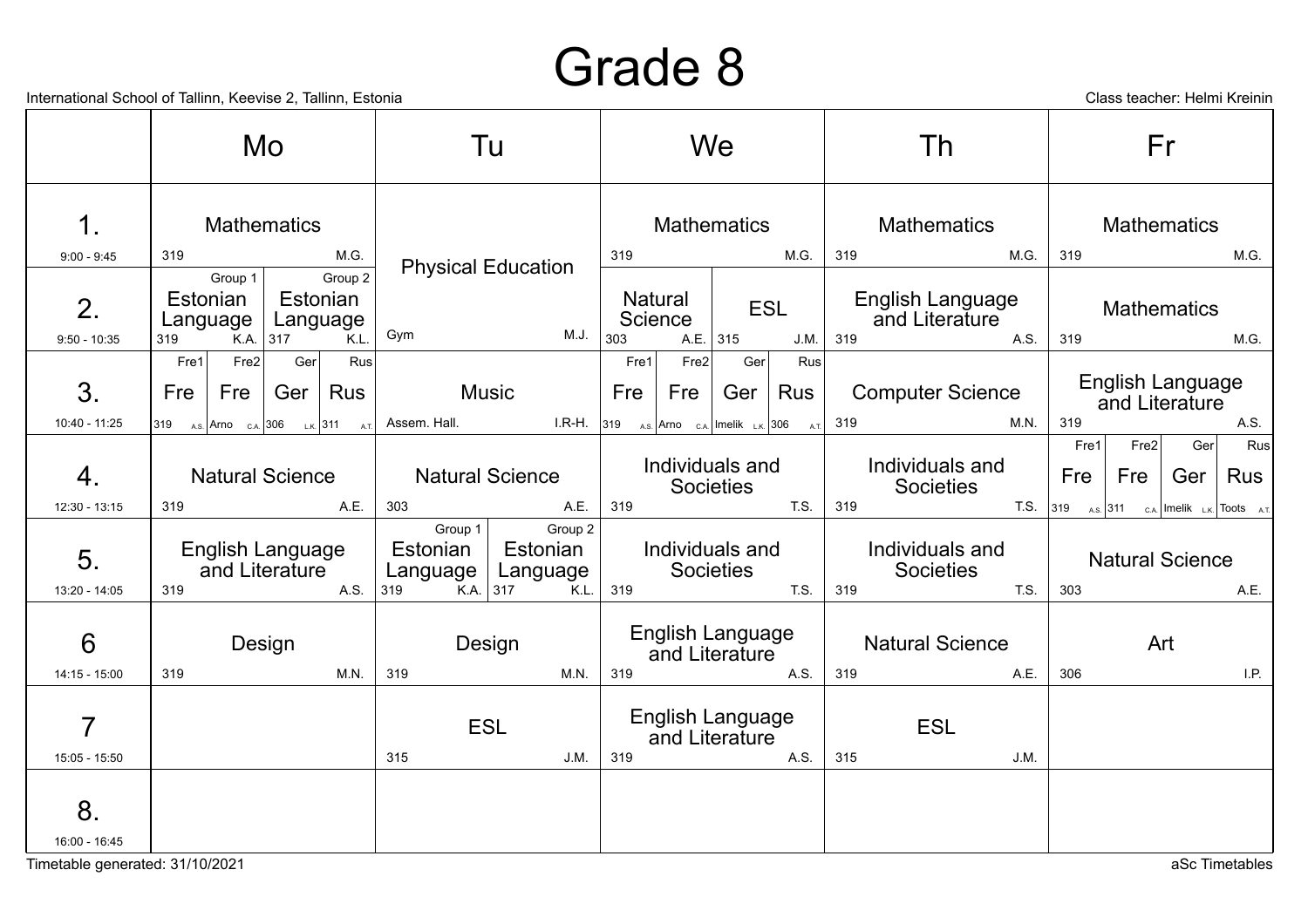International School of Tallinn, Keevise 2, Tallinn, Estonia Class teacher: Michael Neuwahl

|                     |             |                      | Mo.                                              |                      |                                   | Tu                                         |                                                                    |                                           | We           |             | Th     |                                    |      | Fr                                                                                          |             |                                    |                   |
|---------------------|-------------|----------------------|--------------------------------------------------|----------------------|-----------------------------------|--------------------------------------------|--------------------------------------------------------------------|-------------------------------------------|--------------|-------------|--------|------------------------------------|------|---------------------------------------------------------------------------------------------|-------------|------------------------------------|-------------------|
| 1.                  |             |                      | English Language<br>and Literature               |                      |                                   | English Language<br>and Literature<br>A.S. |                                                                    |                                           | <b>Music</b> |             |        | History                            |      | Art                                                                                         |             |                                    |                   |
| $9:00 - 9:45$       | Imelik      |                      |                                                  | A.S.                 | Imelik                            |                                            | Assem. Hall.                                                       |                                           |              | $I.R-H.$    | Imelik |                                    | T.S. | 306                                                                                         |             |                                    | I.P.              |
| 2.                  |             |                      | <b>Biology</b>                                   |                      | Group $1$<br>Estonian<br>Language | Group 2<br>Estonian<br>Language<br>K.L.    |                                                                    | <b>English Language</b><br>and Literature |              |             |        | Geography                          |      |                                                                                             |             | <b>Mathematics</b>                 |                   |
| $9:50 - 10:35$      | 303<br>Fre1 | Fre2                 | Ger                                              | A.E.<br>Rus          | Imelik                            | K.A. Arno                                  | Imelik<br>Fre1                                                     | Fre2                                      | Ger          | A.S.<br>Rus | Imelik |                                    | T.S. | Imelik                                                                                      |             |                                    | T.W.              |
| 3.                  | Fre         | Fre                  | Ger $ $                                          | Rus                  |                                   | <b>Biology</b>                             | Fre                                                                | Fre                                       | Ger $ $      | Rus         |        | <b>Mathematics</b>                 |      |                                                                                             |             | Chemistry                          |                   |
| 10:40 - 11:25       |             |                      | 319 A.S. Arno $_{\text{C.A.}}$ 306 L.K. 311 A.T. |                      | 303                               | A.E.                                       | $ 319 \t\t\t_{A.S.}$ Arno $_{C.A.}$ Imelik $_{L.K.}$ 306 $_{A.T.}$ |                                           |              |             | Imelik |                                    | T.W. | 303                                                                                         |             |                                    | H.K.              |
| 4.                  |             |                      | Physics                                          |                      |                                   | Design                                     |                                                                    |                                           | Chemistry    |             |        | English Language<br>and Literature |      | Fre1<br>Fre                                                                                 | Fre2<br>Fre | Ger<br>Ger                         | Rus<br><b>Rus</b> |
| $12:30 - 13:15$     | 303         |                      |                                                  | H.K.                 | Imelik                            | M.N.                                       | 303                                                                |                                           |              | H.K.        | Imelik |                                    | A.S. | $ 319 \t\t\t\t_{A.S.} 311 \t\t\t\t c.A. Imelik \t\t\t\t_{LK} Toots \t\t\t\t\t\t\t\t\t A.T.$ |             |                                    |                   |
| 5.                  |             |                      | <b>Mathematics</b>                               |                      |                                   | <b>Mathematics</b>                         |                                                                    | <b>Mathematics</b>                        |              |             |        | Physics                            |      |                                                                                             |             | <b>Computer Science</b>            |                   |
| 13:20 - 14:05       | Imelik      | Group $1$            |                                                  | T.W.<br>Group 2      | Imelik                            | T.W.                                       | Imelik                                                             |                                           |              | T.W.        | 303    |                                    | H.K. | Imelik                                                                                      |             |                                    | M.N.              |
| 6                   |             | Estonian<br>Language |                                                  | Estonian<br>Language |                                   | History                                    |                                                                    |                                           | Design       |             |        |                                    |      |                                                                                             |             | English Language<br>and Literature |                   |
| 14:15 - 15:00       | Arno        |                      | K.A.   Imelik                                    | K.L.                 | Imelik                            | T.S.                                       | Imelik                                                             |                                           |              | M.N.        |        | <b>Physical Education</b>          |      | Imelik                                                                                      |             |                                    | A.S.              |
| $\overline{7}$      |             |                      | <b>ESL</b>                                       |                      |                                   | Geography                                  |                                                                    |                                           |              |             |        |                                    |      |                                                                                             |             |                                    |                   |
| 15:05 - 15:50       | Teele       |                      |                                                  | J.M.                 | Imelik                            | T.S.                                       |                                                                    |                                           |              |             | Gym    |                                    | M.J. |                                                                                             |             |                                    |                   |
| 8.<br>16:00 - 16:45 |             |                      |                                                  |                      | Teele                             | <b>ESL</b><br>J.M.                         |                                                                    |                                           |              |             | Teele  | <b>ESL</b>                         | J.M. |                                                                                             |             |                                    |                   |

Timetable generated: 31/10/2021 aSc Timetables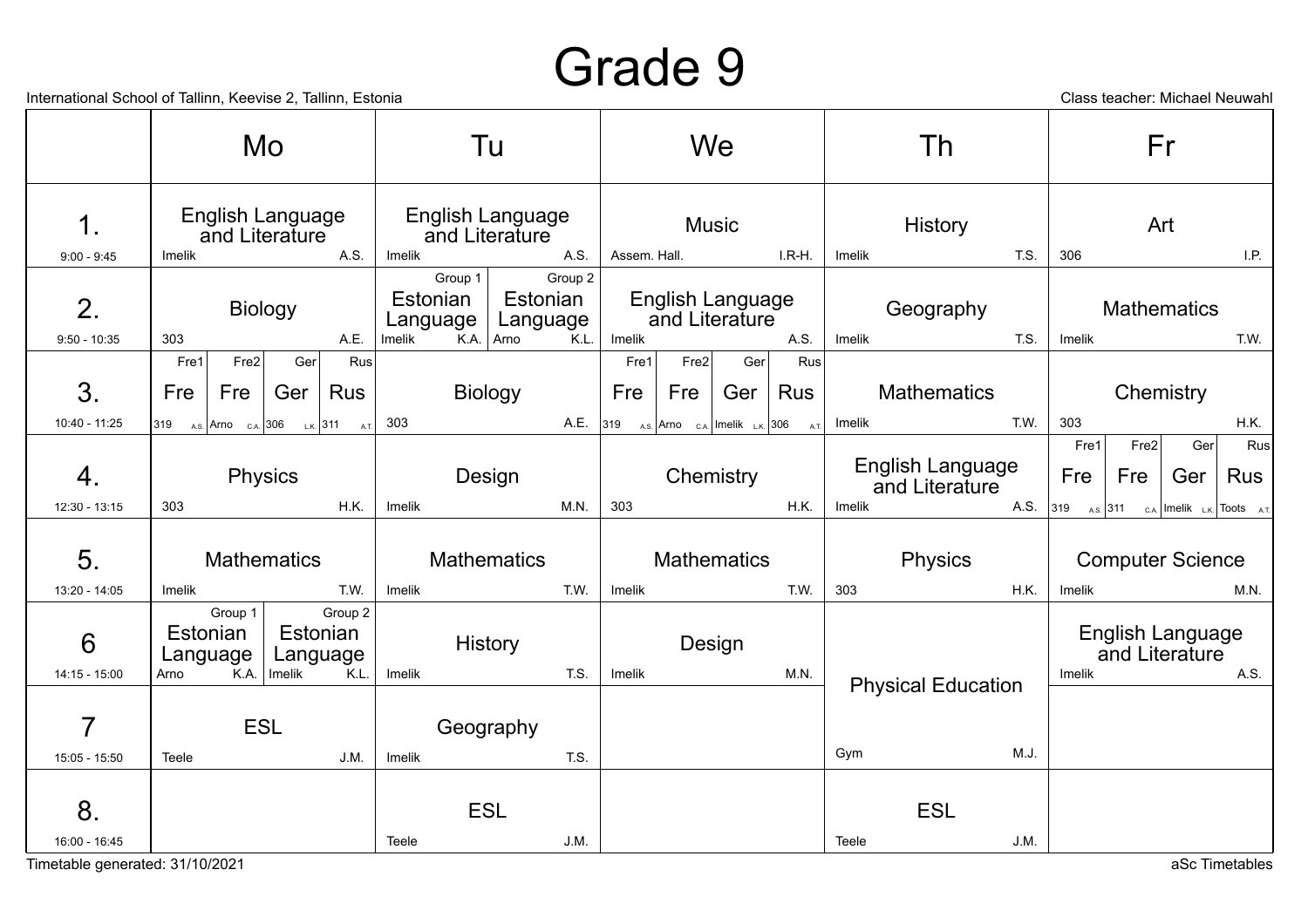International School of Tallinn, Keevise 2, Tallinn, Estonia

|  | Class teacher: Kerli Liksor |  |  |
|--|-----------------------------|--|--|
|--|-----------------------------|--|--|

|                      | $n$ and $n$ and $n$ and $n$ and $n$ , $n$ and $n$ and $n$ and $n$ and $n$ and $n$ |                                            |                                           |                                             | Class teacher. INCHILLINSO                          |
|----------------------|-----------------------------------------------------------------------------------|--------------------------------------------|-------------------------------------------|---------------------------------------------|-----------------------------------------------------|
|                      | Mo.                                                                               | Tu                                         | We                                        | Th                                          | Fr                                                  |
| $\mathbf 1$          | <b>History</b>                                                                    | History                                    | Physics                                   | Design                                      | <b>Human Studies</b>                                |
| $9:00 - 9:45$        | G.Z.<br>Teele                                                                     | Teele<br>G.Z.                              | 303<br>H.K.                               | Teele<br>M.N.                               | Teele<br>T.S.                                       |
| 2.                   | Geography<br>G.Z.                                                                 | Biology<br>303                             | <b>Mathematics</b><br>T.W.<br>Teele       | Economics<br>C.A.                           | English Language<br>and Literature<br>Teele<br>D.B. |
| $9:50 - 10:35$<br>3. | Teele<br>Chemistry                                                                | A.E.<br>English Language<br>and Literature | Music                                     | Teele<br>English Language<br>and Literature | <b>Estonian Language</b>                            |
| 10:40 - 11:25        | H.K.<br>303                                                                       | Teele<br>D.B.                              | $I.R-H.$<br>Assem. Hall.                  | Teele<br>D.B.                               | Teele<br>K.L.                                       |
| 4.                   | <b>Estonian Language</b>                                                          | <b>Mathematics</b>                         | <b>English Language</b><br>and Literature | <b>Mathematics</b>                          | Mathematics                                         |
| $12:30 - 13:15$      | K.L.<br>Teele                                                                     | T.W.<br>Teele                              | D.B.<br>Teele                             | Teele<br>T.W.                               | Teele<br>T.W.                                       |
| 5.                   | English Language<br>and Literature                                                | Physics                                    | Biology                                   | <b>Estonian Language</b>                    | Rus<br>Fre<br>Ger<br>Fre<br><b>Rus</b><br>Ger       |
| 13:20 - 14:05        | D.B.<br>Teele                                                                     | 303<br>H.K.                                | 303<br>A.E.                               | Teele<br>K.L.                               | Toots A.S. Kiir<br>L.K. Teele $A.T.$                |
| $6\phantom{1}6$      | <b>Mathematics</b>                                                                |                                            | Rus<br>Fre<br>Ger<br>Fre<br>Rus<br>Ger    | Chemistry<br>303<br><b>H.K.</b>             | Economics                                           |
| $14:15 - 15:00$      | T.W.<br>Teele<br>Rus<br>Fre<br>Ger                                                | <b>Physical Education</b>                  | 313 A.S. Kiir L.K. Toots A.T.             |                                             | Teele<br>C.A.                                       |
| $\overline{7}$       | Fre<br><b>Rus</b><br>Ger                                                          |                                            | Design                                    | <b>Computer Science</b>                     | Art                                                 |
| $15:05 - 15:50$      | 313 A.S. 319 L.K. 317 A.T.                                                        | M.J.<br>Gym                                | Teele<br>M.N.                             | Teele<br>M.N.                               | 306<br>I.P.                                         |
| 8.<br>16:00 - 16:45  |                                                                                   | <b>ESL</b><br>Teele<br>J.M.                |                                           | <b>ESL</b><br>Teele<br>J.M.                 |                                                     |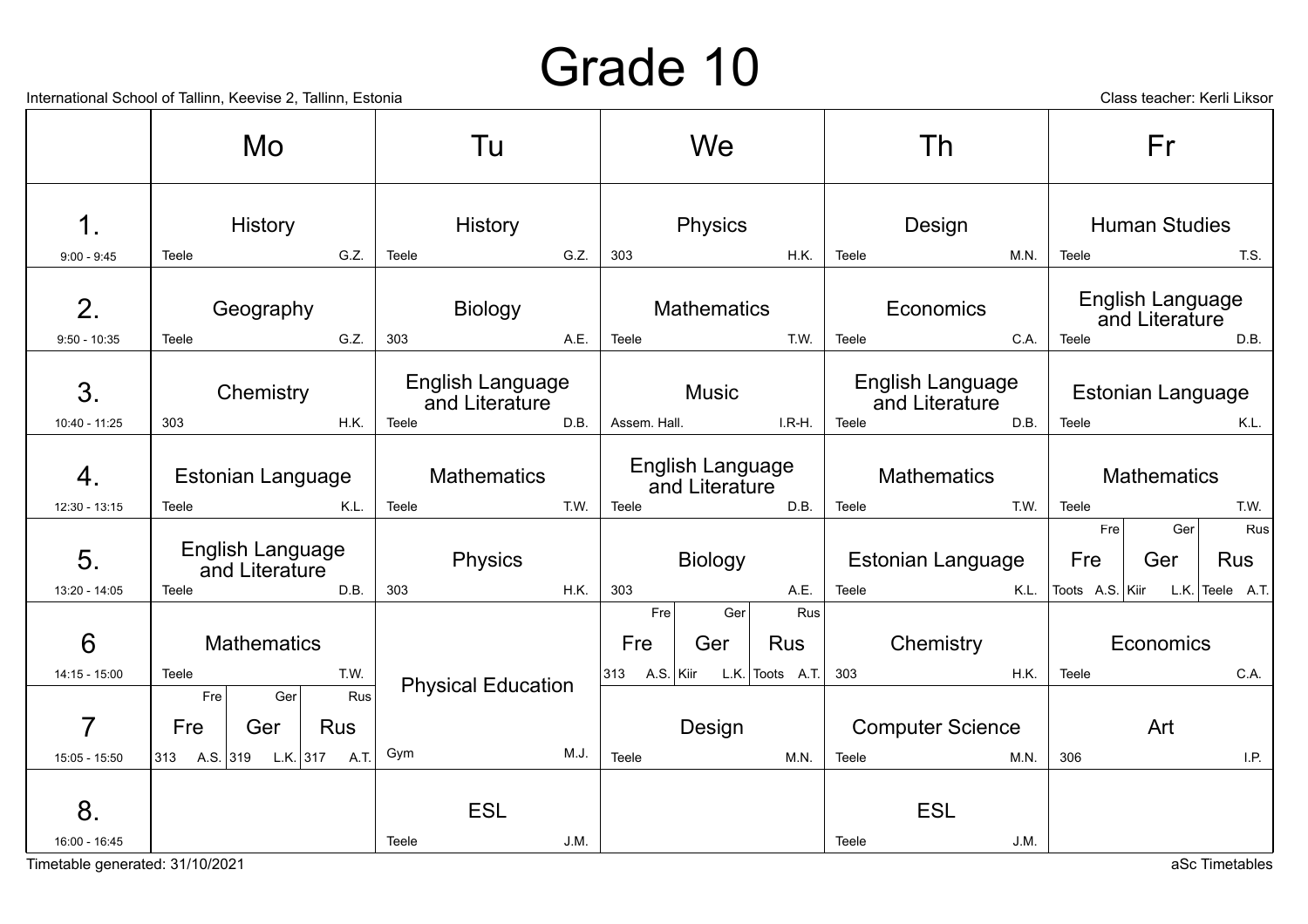International School of Tallinn, Keevise 2, Tallinn, Estonia Class teacher: Darwin Baird

|                              | Mo                                                         | Tu                                        | We                                                         | Th                                 | Fr                                   |
|------------------------------|------------------------------------------------------------|-------------------------------------------|------------------------------------------------------------|------------------------------------|--------------------------------------|
| 1.                           | <b>Mathematics</b>                                         | Chemistry                                 | English Language<br>and Literature                         | History                            | <b>Mathematics</b>                   |
| $9:00 - 9:45$                | T.W.<br>Toots                                              | 303<br>H.K.                               | <b>Toots</b><br>D.B.                                       | G.Z.<br>Toots                      | Toots<br>T.W.                        |
| 2.                           | <b>Philosophy of Science</b>                               | English Language<br>and Literature        | <b>Music</b>                                               | Geography                          | Chemistry                            |
| $9:50 - 10:35$               | Kiir<br>D.B.                                               | D.B.<br><b>Toots</b>                      | Assem. Hall.<br>I.R-H.                                     | G.Z.<br>Toots                      | 303<br>H.K.                          |
| 3.                           | <b>Civics and Citizenship</b><br>education                 | <b>Mathematics</b>                        | <b>Mathematics</b>                                         | <b>Estonian Language</b>           | English Language<br>and Literature   |
| 10:40 - 11:25                | G.Z.<br>Toots                                              | T.W.<br><b>Toots</b>                      | T.W.<br>Toots                                              | K.L.<br>Toots                      | <b>Toots</b><br>D.B.                 |
| $\mathbf 4$<br>12:30 - 13:15 | Art<br>1.P.<br>306                                         | Estonian Language<br>K.L.<br><b>Toots</b> | History<br>G.Z.<br>Toots                                   | <b>Biology</b><br>303<br>A.E.      | <b>Biology</b><br>303<br>A.E.        |
|                              |                                                            |                                           |                                                            |                                    | Rus<br>Fre <sub>1</sub><br>Ger       |
| 5.                           | <b>Biology</b>                                             | <b>Philosophy of Science</b>              | <b>Computer Science</b>                                    | <b>Mathematics</b>                 | Fre<br>Ger<br><b>Rus</b>             |
| 13:20 - 14:05                | 303<br>A.E.                                                | D.B.<br>Toots                             | Toots<br>M.N.                                              | T.W.<br>Toots                      | L.K. Teele $A.T.$<br>Toots A.S. Kiir |
| 6                            | English Language<br>and Literature                         |                                           | Fre <sub>l</sub><br>Ger<br>Rus<br>Fre<br><b>Rus</b><br>Ger | English Language<br>and Literature | Estonian Language                    |
| 14:15 - 15:00                | <b>Toots</b><br>D.B.                                       | <b>Physical Education</b>                 | $313$ A.S. Kiir<br>L.K. $ $ Toots A.T.                     | D.B.<br><b>Toots</b>               | Toots<br>K.L.                        |
| $\overline{7}$               | Rus<br>Fre <sub>1</sub><br>Ger<br>Fre<br><b>Rus</b><br>Ger |                                           | <b>Physics</b>                                             | <b>Community Service</b>           | <b>Physics</b>                       |
| 15:05 - 15:50                | 313 A.S. 319 L.K. 317 A.T.                                 | M.J.<br>Gym                               | 303<br>T.W.                                                | L.C.<br>Toots                      | 303<br>T.W.                          |
| 8.<br>16:00 - 16:45          |                                                            |                                           |                                                            |                                    |                                      |